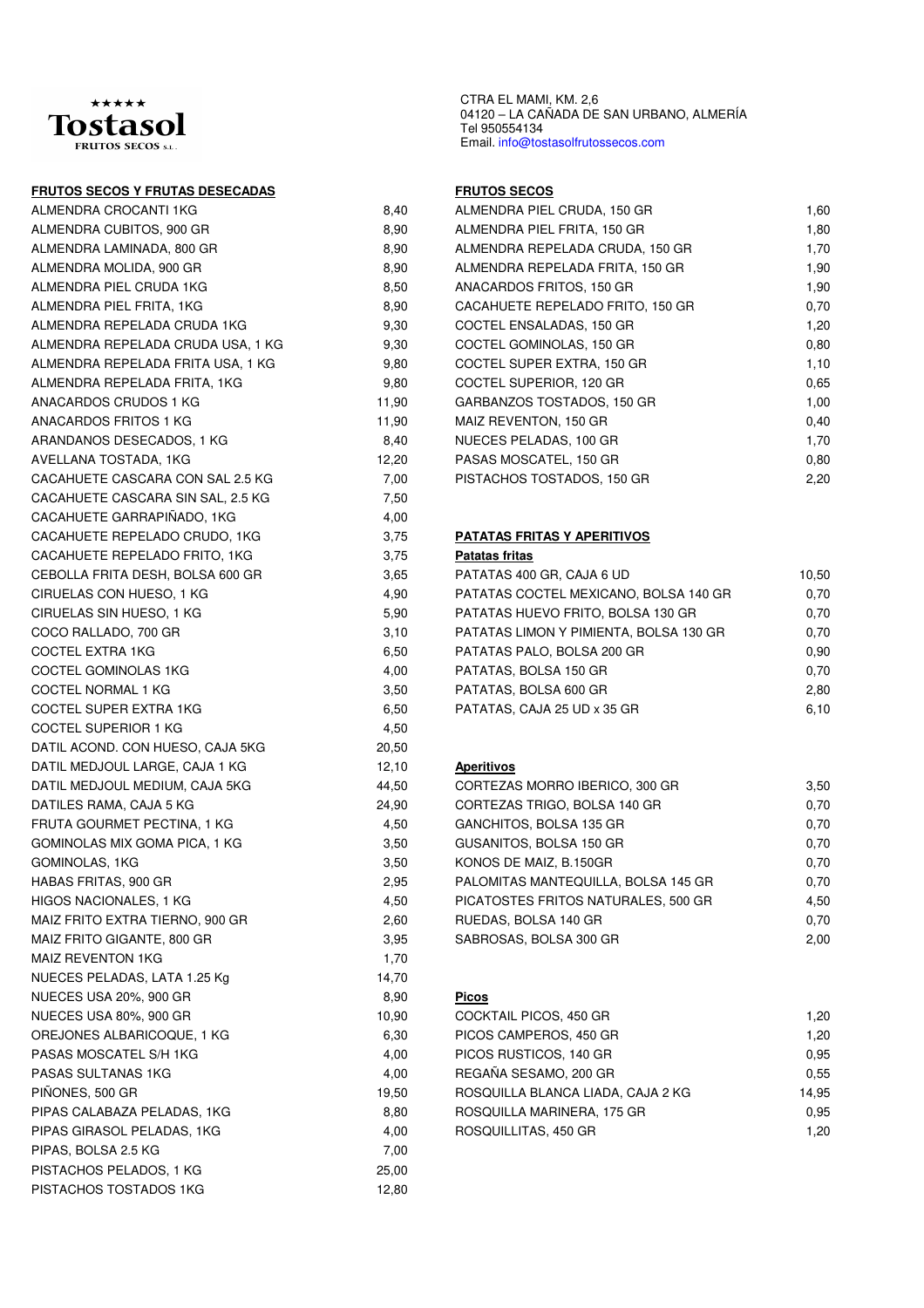

### **ACEITUNAS Y ENCURTIDOS ACEITUNAS Y ENCURTIDOS**

| ACEIT. CHUPADEOS, CUBO 4.5 KG             | 11,90 | T/C ACEIT. CHUPADEOS, 350 GR           | 1,85 |
|-------------------------------------------|-------|----------------------------------------|------|
| ACEIT. CUQUILLO PARTIDO, CUBITO 2.6 KG    | 8,00  | T/C ACEIT. CUQUILLO, 350 GR            | 1,60 |
| ACEIT. CUQUILLO PARTIDO, CUBO 4.5 KG      | 13,00 | T/C ACEIT. DESHUESADA PEPINO 175 GR    | 1,30 |
| ACEIT. DESHUESADA PEPINO, CUBITO 1.8 KG   | 9,90  | T/C ACEIT. MANZANILLA C/H, 350 GR      | 1,60 |
| ACEIT. DESHUESADA, LATA 5 KG              | 9,50  | T/C ACEIT. MANZANILLA S/H, 350 GR      | 1,60 |
| ACEIT. ESTILO ABUELA 160/200, LATA 5 KG   | 9,40  | T/C ACEIT. MOJO PICON, 350 GR          | 1,85 |
| ACEIT. GORDAL DESHUESADA, LATA 5 KG       | 16,50 | T/C ACEIT. VERDE PARTIDA, 350 GR       | 1,45 |
| ACEIT. GORDAL, LATA 5 KG                  | 16,65 | T/C ACEIT. RELLENA AJO, 175 GR         | 1,90 |
| ACEIT. MALAGUEÑA, CUBITO 2.25 KG          | 5,95  | T/C ACEIT. RELLENA ALMENDRA, 170 GR    | 1,90 |
| ACEIT. MALAGUEÑA, CUBO 4.5 KG             | 10,05 | T/C ACEIT. YEYE, 350 GR                | 1,85 |
| ACEIT. MALAGUEÑA, CUBO 10 KG              | 20,15 | T/C ALCAPARRAS, 175 GR                 | 1,45 |
| ACEIT. MANZANILLA FINA 240/260, LATA 5 KG | 9,20  | T/C BANDERITAS DULCES, 300 GR          | 2,10 |
| ACEIT. MOJO PICON, CUBITO 2.25 KG         | 6,50  | T/C BANDERITAS PICANTES, 300 GR        | 2,10 |
| ACEIT. MOJO PICON, CUBO 4.5 KG            | 12,10 | T/C CEBOLLITAS 175 GR                  | 1,10 |
| ACEIT. MOJO PICON, CUBO 9 KG              | 18,00 | T/C GUINDILLAS PICANTES, 150 GR        | 0,90 |
| ACEIT. NEGRA DESHUESADA, LATA 5 KG        | 8,90  | T/C PEPINILLOS, 175 GR                 | 1,35 |
| ACEIT. NEGRA HOJIBLANCA, LATA 5 KG        | 8,80  | T/C PICADILLO VINAGRE, 200 GR          | 0,80 |
| ACEIT. NEGRA RODAJAS, LATA 3 KG           | 6,30  | ACEIT. CON PEPINO GORDAL, TARRO 370 GR | 1,25 |
| ACEIT. PARTIDA ROYAL, CUBITO 2.6 KG       | 6,80  | ACEIT. MANZANILLA C/H, TARRO 370 GR    | 0,95 |
| ACEIT. PARTIDA ROYAL, CUBO 4.5 KG         | 10,50 | ACEIT. MOJO PICON, TARRO 370 GR        | 0,85 |
| ACEIT. PARTIDA ROYAL, CUBO 9 KG           | 17,50 | BANDERILLAS PICANTES, TARRO 370 GR     | 0,95 |
| ACEIT. PICO LIMON, CUBITO 2.6 KG          | 8,25  | GUINDILLAS, TARRO 370 GR               | 0,85 |
| ACEIT. RELLENA ALMENDRA, LATA 5 KG        | 21,00 | PEPINILLOS VINAGRE, TARRO 370 GR       | 0,85 |
| ACEIT. RELLENA ANCHOA, LATA 5 KG          | 13,25 | PICADILLO VARIANTES, TARRO 370 GR      | 0,75 |
| ACEIT. SEVILLANA 240/260, CUBO 10 KG      | 23,25 |                                        |      |
| ACEIT. SEVILLANA 240/260, CUBO 4.5 KG     | 10,90 | <b>PRODUCTOS DERIVADOS DEL AJO</b>     |      |
| ACEIT. SEVILLANA CON HUESO, LATA 5 KG     | 7,20  | AJO NEGRO, CAJA 2 UD                   | 4,20 |
| ACEIT. VERDE RODAJAS, LATA 3 KG           | 5,80  | AJO PASTA 1 KG                         | 5,80 |
| ACEIT. YEYE BAJA SAL, CUBITO 2.6 KG       | 8,00  | ALIOLI ACEITE OLIVA, 135 GR            | 1,50 |
| ACEIT. YEYE BAJA SAL, CUBO 4.5 KG         | 14,50 | ALIOLI AJO NEGRO, 135 GR               | 1,80 |
| ALCAPARRAS, GALON 2.5 KG                  | 16,25 | MOJO PICON ROJO, 135 GR                | 1,45 |
| ALCAPARRON, GALON 1.8 KG                  | 15,45 | MOJO PICON ROJO, 2 KG                  | 9,90 |
| BANDERILLAS PICANTES, GALON 2.2 KG        | 12,75 | MOJO PICON VERDE, 135 GR               | 1,35 |
| BANDERITAS DULCES, CUBO 1.8 KG            | 9,10  | PULPA ÑORA, 135 GR                     | 1,80 |
| <b>BANDERITAS PICANTES, CUBO 1.8 KG</b>   | 9,10  | PULPA PIMIENTO CHORICERO, 135 GR       | 1,60 |
| CEBOLLITAS, GALON 2.5 KG                  | 8,35  | PULPA PIMIENTO CHORICERO, 650 GR       | 5,00 |
| GUINDILLAS, GALON 1.5 KG                  | 6,40  | SALSA CHIMICHURRI, 1 L                 | 3,90 |
| MEZCLA EXTRA ACEITE, LATA 5 KG            | 9,40  |                                        |      |
| PEPINILLOS, LATA 5 KG                     | 10,60 |                                        |      |
| PEPINOS, GALON 2.2 KG                     | 5,70  |                                        |      |
| PICADILLO, CUBITO 3 KG                    | 5,30  |                                        |      |
| VARIANTES, GALON 2.2 KG                   | 5,25  | <b>CONSERVAS ATUN</b>                  |      |
|                                           |       |                                        |      |

CTRA EL MAMI, KM. 2,6 04120 – LA CAÑADA DE SAN URBANO, ALMERÍA Tel 950554134 Email. info@tostasolfrutossecos.com

| ACEIT. CHUPADEOS, CUBO 4.5 KG             | 11,90 | T/C ACEIT. CHUPADEOS, 350 GR           | 1,85 |
|-------------------------------------------|-------|----------------------------------------|------|
| ACEIT. CUQUILLO PARTIDO, CUBITO 2.6 KG    | 8,00  | T/C ACEIT. CUQUILLO, 350 GR            | 1,60 |
| ACEIT. CUQUILLO PARTIDO, CUBO 4.5 KG      | 13,00 | T/C ACEIT. DESHUESADA PEPINO 175 GR    | 1,30 |
| ACEIT. DESHUESADA PEPINO, CUBITO 1.8 KG   | 9,90  | T/C ACEIT. MANZANILLA C/H, 350 GR      | 1,60 |
| ACEIT. DESHUESADA, LATA 5 KG              | 9,50  | T/C ACEIT. MANZANILLA S/H, 350 GR      | 1,60 |
| ACEIT. ESTILO ABUELA 160/200, LATA 5 KG   | 9,40  | T/C ACEIT. MOJO PICON, 350 GR          | 1,85 |
| ACEIT. GORDAL DESHUESADA , LATA 5 KG      | 16,50 | T/C ACEIT. VERDE PARTIDA, 350 GR       | 1,45 |
| ACEIT. GORDAL, LATA 5 KG                  | 16,65 | T/C ACEIT. RELLENA AJO, 175 GR         | 1,90 |
| ACEIT. MALAGUEÑA, CUBITO 2.25 KG          | 5,95  | T/C ACEIT. RELLENA ALMENDRA, 170 GR    | 1,90 |
| ACEIT. MALAGUEÑA, CUBO 4.5 KG             | 10,05 | T/C ACEIT. YEYE, 350 GR                | 1,85 |
| ACEIT. MALAGUEÑA, CUBO 10 KG              | 20,15 | T/C ALCAPARRAS, 175 GR                 | 1,45 |
| ACEIT. MANZANILLA FINA 240/260, LATA 5 KG | 9,20  | T/C BANDERITAS DULCES, 300 GR          | 2,10 |
| ACEIT. MOJO PICON, CUBITO 2.25 KG         | 6,50  | T/C BANDERITAS PICANTES, 300 GR        | 2,10 |
| ACEIT. MOJO PICON, CUBO 4.5 KG            | 12,10 | T/C CEBOLLITAS 175 GR                  | 1,10 |
| ACEIT. MOJO PICON, CUBO 9 KG              | 18,00 | T/C GUINDILLAS PICANTES, 150 GR        | 0,90 |
| ACEIT. NEGRA DESHUESADA, LATA 5 KG        | 8,90  | T/C PEPINILLOS, 175 GR                 | 1,35 |
| ACEIT. NEGRA HOJIBLANCA, LATA 5 KG        | 8,80  | T/C PICADILLO VINAGRE, 200 GR          | 0,80 |
| ACEIT. NEGRA RODAJAS, LATA 3 KG           | 6,30  | ACEIT. CON PEPINO GORDAL, TARRO 370 GR | 1,25 |
| ACEIT. PARTIDA ROYAL, CUBITO 2.6 KG       | 6,80  | ACEIT. MANZANILLA C/H, TARRO 370 GR    | 0,95 |
| ACEIT. PARTIDA ROYAL, CUBO 4.5 KG         | 10,50 | ACEIT. MOJO PICON, TARRO 370 GR        | 0,85 |
| ACEIT. PARTIDA ROYAL, CUBO 9 KG           | 17,50 | BANDERILLAS PICANTES, TARRO 370 GR     | 0,95 |
| ACEIT. PICO LIMON, CUBITO 2.6 KG          | 8,25  | GUINDILLAS, TARRO 370 GR               | 0,85 |
| ACEIT. RELLENA ALMENDRA, LATA 5 KG        | 21,00 | PEPINILLOS VINAGRE, TARRO 370 GR       | 0,85 |
| ACEIT. RELLENA ANCHOA, LATA 5 KG          | 13,25 | PICADILLO VARIANTES, TARRO 370 GR      | 0,75 |
| ACEIT. SEVILLANA 240/260, CUBO 10 KG      | 23,25 |                                        |      |
| ACEIT. SEVILLANA 240/260, CUBO 4.5 KG     | 10,90 | PRODUCTOS DERIVADOS DEL AJO            |      |
| ACEIT. SEVILLANA CON HUESO, LATA 5 KG     | 7,20  | AJO NEGRO, CAJA 2 UD                   | 4,20 |
| ACEIT. VERDE RODAJAS, LATA 3 KG           | 5,80  | AJO PASTA 1 KG                         | 5,80 |
| ACEIT. YEYE BAJA SAL, CUBITO 2.6 KG       | 8,00  | ALIOLI ACEITE OLIVA, 135 GR            | 1,50 |
| ACEIT. YEYE BAJA SAL, CUBO 4.5 KG         | 14,50 | ALIOLI AJO NEGRO, 135 GR               | 1,80 |
| ALCAPARRAS, GALON 2.5 KG                  | 16,25 | MOJO PICON ROJO, 135 GR                | 1,45 |
| ALCAPARRON, GALON 1.8 KG                  | 15,45 | MOJO PICON ROJO, 2 KG                  | 9,90 |
| BANDERILLAS PICANTES, GALON 2.2 KG        | 12,75 | MOJO PICON VERDE, 135 GR               | 1,35 |
| BANDERITAS DULCES, CUBO 1.8 KG            | 9,10  | PULPA ÑORA, 135 GR                     | 1,80 |
| BANDERITAS PICANTES, CUBO 1.8 KG          | 9,10  | PULPA PIMIENTO CHORICERO, 135 GR       | 1,60 |

# 25 **CONSERVAS ATUN**

| ATUN BOLSA, 1 KG                         | 6.30   |
|------------------------------------------|--------|
|                                          |        |
| L. TROZOS ATUN GIRASOL. 1750 GR          | 10,80  |
| L. VENTRESCA BONITO OLIVA. 900 GR        | 22.10  |
| P. ATUN CL. GIRASOL, CAJA 8 UD x 1800 GR | 104.00 |
| P. ATUN CLARO GIRASOL. 1800 GR           | 14.95  |
| P. BONITO FRESCO OLIVA. 1850 GR          | 33.15  |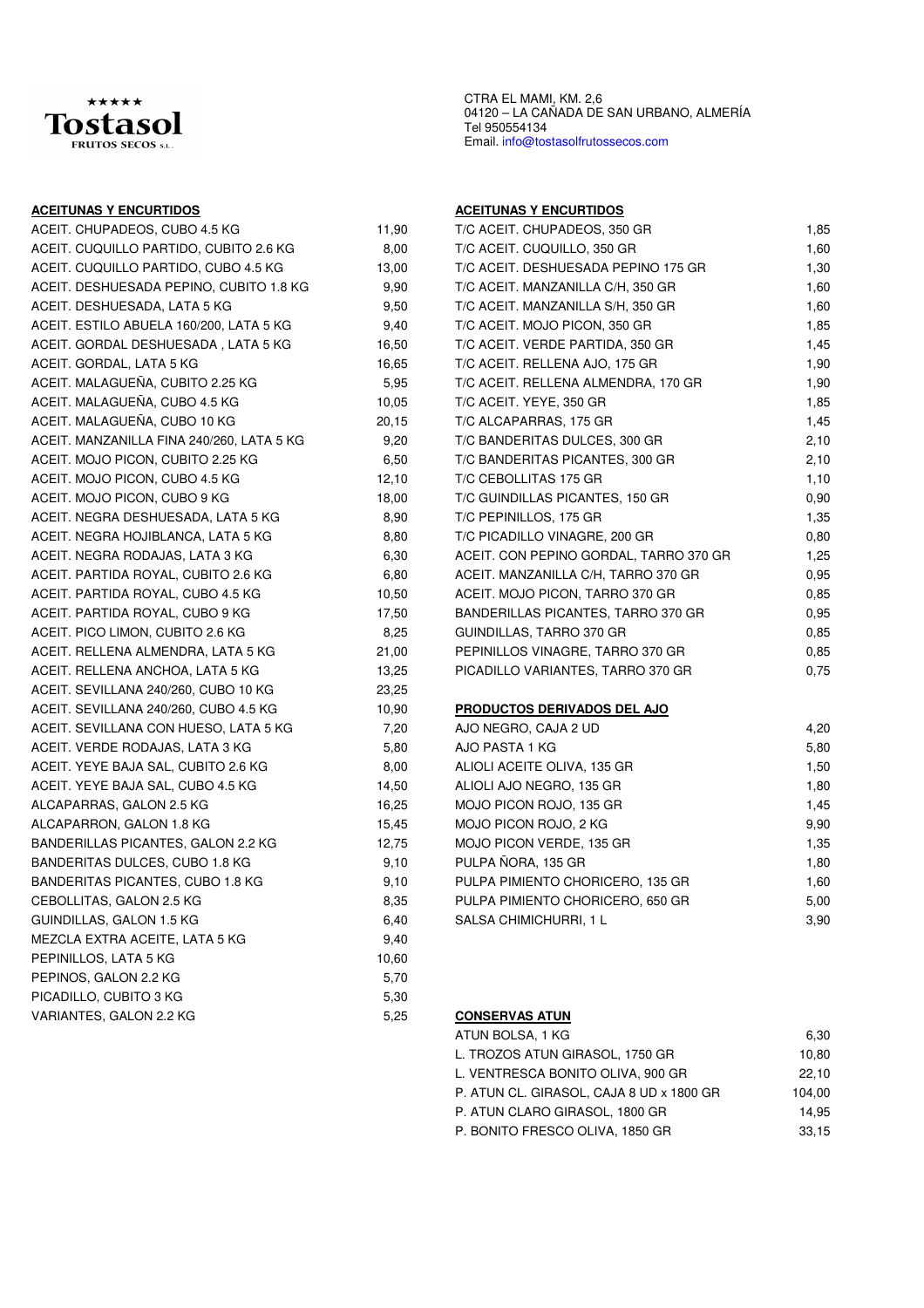

| KETCHUP, BOTE 300 GR                     | 0,60  | SALSA CHIPOTLE La C       |
|------------------------------------------|-------|---------------------------|
| KETCHUP, GARRAFA 2 KG                    | 2,60  | SALSA ROJA HABANE         |
| KETCHUP Heinz, 570 GR                    | 3,45  | SALSA VERDE HABAN         |
| KETCHUP SOBRES, CAJA 200 UD x 12 GR      | 6,60  | SALSA HABANERO PIO        |
| MAYONESA, BOTE 300 ML                    | 0,85  | SALSA HABANERA VE         |
| MAYONESA, CUBO 3600 ML                   | 6,00  | SALSA HABANERA KU         |
| MAYONESA, DOY PACK 1500 ML               | 3,20  | SALSA HABANERA NE         |
| MAYONESA GOURMET 68% AC GIRASOL, 3600 ML | 6,75  | SALSA MUY PICANTE         |
| MAYONESA SOBRES, CAJA200 UD x 14 ML      | 8,30  | SALSA SRIRACHA, 435       |
| MOSTAZA, BOTE 300 GR                     | 0,60  | SALSA TABASCO 60 M        |
| MOSTAZA, GARRAFA 2 KG                    | 3,00  | SALSA SRIRACHA, 740       |
| MOSTAZA SOBRES, CAJA 250 UD x 6 GR       | 5,15  | <b>SALSA MEXICANA CAS</b> |
| MOSTAZA DIJON ANTIGUA Maille, 210 GR     | 3,20  | SALSA Lea&Perrins 2 L     |
| MOSTAZA DIJON Maille, 215 GR             | 2,65  |                           |
| SALSA ALIOLI, CUBO 2 KG                  | 5,00  | <b>ACEITES Y VINAGRES</b> |
| SALSA BARBACOA, GARRAFA 2 KG             | 3,20  | ACEITE OLIVA VIR. EX      |
| SALSA BRAVA, BOTE 300 GR                 | 0,65  | ACEITE PORCION 10 N       |
| SALSA BRAVA, GARRAFA 2 KG                | 2,85  | ACETO BALS. DI MODI       |
| SALSA CESAR, CUBO 2 KG                   | 4,75  | ACETO DI MODENA, 5        |
| SALSA CHEDDAR, GARRAFA 2 KG              | 7,65  | <b>CREMA VINAGRE BAL</b>  |
| SALSA COCKTAIL, CUBO 2 KG                | 4,40  | FLOR DE GARUM, 100        |
| SALSA GUACAMOLE, GARRAFA 2 KG            | 7,65  | <b>GOMA XANTANA, 350</b>  |
| SALSA MOSTAZA MIEL, BOTELLA 1 L          | 3,55  | PERLAS VINAGRE MA         |
| SALSA QUESO AZUL, CUBO 2 KG              | 5,00  | PERLAS VINAGRE MO         |
| SALSA RANCHERA, GARRAFA 4 KG             | 19,85 | PERLAS VINAGRE PX,        |
| SALSA TACOS, GARRAFA 2 KG                | 7,65  | SAL YODADA MONOD          |
| SALSA TARTARA, CUBO 2 KG                 | 4,40  | SALSA AL VINO DULCI       |
| SALSA YOGURT, BOTELLA 1 L                | 3,50  | SALSA AL VINO DULCI       |
| SALSA Lea&Perrins 150 ML                 | 2,65  | SALSA BALS. ACETO I       |
| SALSA Lea&Perrins 2 L                    | 17,75 | SALSA BALS. ACETO I       |
| SALSA WORCESTERSHIRE, 1.8 L              | 9,15  | SALSA MOSTAGRE OF         |
| SIROPE CARAMELO, BOTELLA 1200 GR         | 3,30  | SALSA MOSTAGRE SA         |
| SIROPE CHOCOLATE, BOTELLA 1200 GR        | 3,45  | SALSA MOSTAGRE SA         |
| SIROPE FRESA, BOTELLA 1200 GR            | 3,30  | <b>VINAGRE BALSAMICO</b>  |
| TOMATE HAMBURGUESA, GARRAFA 2 KG         | 2,35  | VINAGRE DE JEREZ A        |
|                                          |       |                           |

| KETCHUP, POUCHE 3200 GR             | 4.20  |
|-------------------------------------|-------|
| LECHE CONDENSADA, POUCHE 3.2 L      | 10.45 |
| MAYONESA, POUCHE 3200 GR            | 5.50  |
| MOSTAZA, POUCHE 3200 GR             | 4.20  |
| SALSA BARBACOA, POUCHE 3200 GR      | 4.95  |
| SALSA QUESO CHEDDAR, POUCHE 3200 GR | 10.65 |
| SALSA KEBAB YOGURT, POUCHE 3200 GR  | 7.60  |

CTRA EL MAMI, KM. 2,6 04120 – LA CAÑADA DE SAN URBANO, ALMERÍA Tel 950554134 Email. info@tostasolfrutossecos.com

# **SALSAS Salsas Picantes**

| KETCHUP, BOTE 300 GR                     | 0,60  | SALSA CHIPOTLE La Costeña 150 GR          | 1,50  |
|------------------------------------------|-------|-------------------------------------------|-------|
| KETCHUP, GARRAFA 2 KG                    | 2,60  | SALSA ROJA HABANERO La Costeña 150 GR     | 2,00  |
| KETCHUP Heinz, 570 GR                    | 3,45  | SALSA VERDE HABANERO La Costeña 150 GR    | 2,00  |
| KETCHUP SOBRES, CAJA 200 UD x 12 GR      | 6,60  | SALSA HABANERO PICANTE Amazon, 155 ML     | 2,40  |
| MAYONESA, BOTE 300 ML                    | 0,85  | SALSA HABANERA VERDE Yucateco, 120 ML     | 2,90  |
| MAYONESA, CUBO 3600 ML                   | 6,00  | SALSA HABANERA KUTBIL-IK Yucateco, 120 ML | 3,30  |
| MAYONESA, DOY PACK 1500 ML               | 3,20  | SALSA HABANERA NEGRA Yucateco, 120 ML     | 3,30  |
| MAYONESA GOURMET 68% AC GIRASOL, 3600 ML | 6,75  | SALSA MUY PICANTE Valentina, 370 ML       | 3,40  |
| MAYONESA SOBRES, CAJA200 UD x 14 ML      | 8,30  | SALSA SRIRACHA, 435 ML                    | 3,60  |
| MOSTAZA, BOTE 300 GR                     | 0.60  | SALSA TABASCO 60 ML                       | 3,75  |
| MOSTAZA, GARRAFA 2 KG                    | 3,00  | SALSA SRIRACHA, 740 ML                    | 5,65  |
| MOSTAZA SOBRES, CAJA 250 UD x 6 GR       | 5,15  | SALSA MEXICANA CASERA, LATA 3 KG          | 12,50 |
| MOSTAZA DIJON ANTIGUA Maille, 210 GR     | 3,20  | SALSA Lea&Perrins 2 L                     | 17,75 |
| MOSTAZA DIJON Maille, 215 GR             | 2,65  |                                           |       |
| SALSA ALIOLI , CUBO 2 KG                 | 5,00  | <b>ACEITES Y VINAGRES</b>                 |       |
| SALSA BARBACOA, GARRAFA 2 KG             | 3,20  | ACEITE OLIVA VIR. EX. 250 ML Iznaoliva    | 1,50  |
| SALSA BRAVA, BOTE 300 GR                 | 0,65  | ACEITE PORCION 10 ML, CAJA 340 UD         | 25,95 |
| SALSA BRAVA, GARRAFA 2 KG                | 2,85  | ACETO BALS. DI MODENA, 250 ML             | 2,84  |
| SALSA CESAR, CUBO 2 KG                   | 4,75  | ACETO DI MODENA, 5 L                      | 27,35 |
| SALSA CHEDDAR, GARRAFA 2 KG              | 7,65  | CREMA VINAGRE BALS. MODENA 1 KG           | 7,55  |
| SALSA COCKTAIL, CUBO 2 KG                | 4,40  | FLOR DE GARUM, 100 ML                     | 20,00 |
| SALSA GUACAMOLE, GARRAFA 2 KG            | 7,65  | GOMA XANTANA, 350 GR                      | 5,60  |
| SALSA MOSTAZA MIEL, BOTELLA 1 L          | 3,55  | PERLAS VINAGRE MACETILLA, 75 GR           | 2,65  |
| SALSA QUESO AZUL, CUBO 2 KG              | 5,00  | PERLAS VINAGRE MOSCATEL, 75 GR            | 2,65  |
| SALSA RANCHERA, GARRAFA 4 KG             | 19,85 | PERLAS VINAGRE PX, 75 GR                  | 2,65  |
| SALSA TACOS, GARRAFA 2 KG                | 7,65  | SAL YODADA MONODOSIS, CAJA 500 UD         | 3,20  |
| SALSA TARTARA, CUBO 2 KG                 | 4,40  | SALSA AL VINO DULCE PX, 440 GR            | 5,52  |
| SALSA YOGURT, BOTELLA 1 L                | 3,50  | SALSA AL VINO DULCE PX, 5 L               | 52,80 |
| SALSA Lea&Perrins 150 ML                 | 2,65  | SALSA BALS. ACETO DI MODENA, 440 GR       | 4,50  |
| SALSA Lea&Perrins 2 L                    | 17,75 | SALSA BALS. ACETO DI MODENA, 5 L          | 47,00 |
| SALSA WORCESTERSHIRE, 1.8 L              | 9,15  | SALSA MOSTAGRE ORIGINAL, 5 L              | 23,00 |
| SIROPE CARAMELO, BOTELLA 1200 GR         | 3,30  | SALSA MOSTAGRE SALAD, 400 GR              | 3,50  |
| SIROPE CHOCOLATE, BOTELLA 1200 GR        | 3,45  | SALSA MOSTAGRE SALAD, 5 L                 | 23,00 |
| SIROPE FRESA, BOTELLA 1200 GR            | 3,30  | VINAGRE BALSAMICO 250 ML                  | 2,89  |
| TOMATE HAMBURGUESA, GARRAFA 2 KG         | 2,35  | VINAGRE DE JEREZ AL PX, 250 ML            | 4,55  |
|                                          |       | VINAGRE DE JEREZ MACETILLA, 250 ML        | 4,96  |
|                                          |       | VINAGRE DE JEREZ TRADICIONAL 250 ML       | 1,70  |
| Pouches                                  |       | VINAGRE DE JEREZ TRADICIONAL, 5 L         | 12,40 |
| KETCHUP, POUCHE 3200 GR                  | 4,20  | VINAGRE JEREZ RESERVA, FRASCA 250 ML      | 3,15  |
| LECHE CONDENSADA, POUCHE 3.2 L           | 10,45 | VINAGRE PORCION 8 ML, CAJA 340 UD         | 16,85 |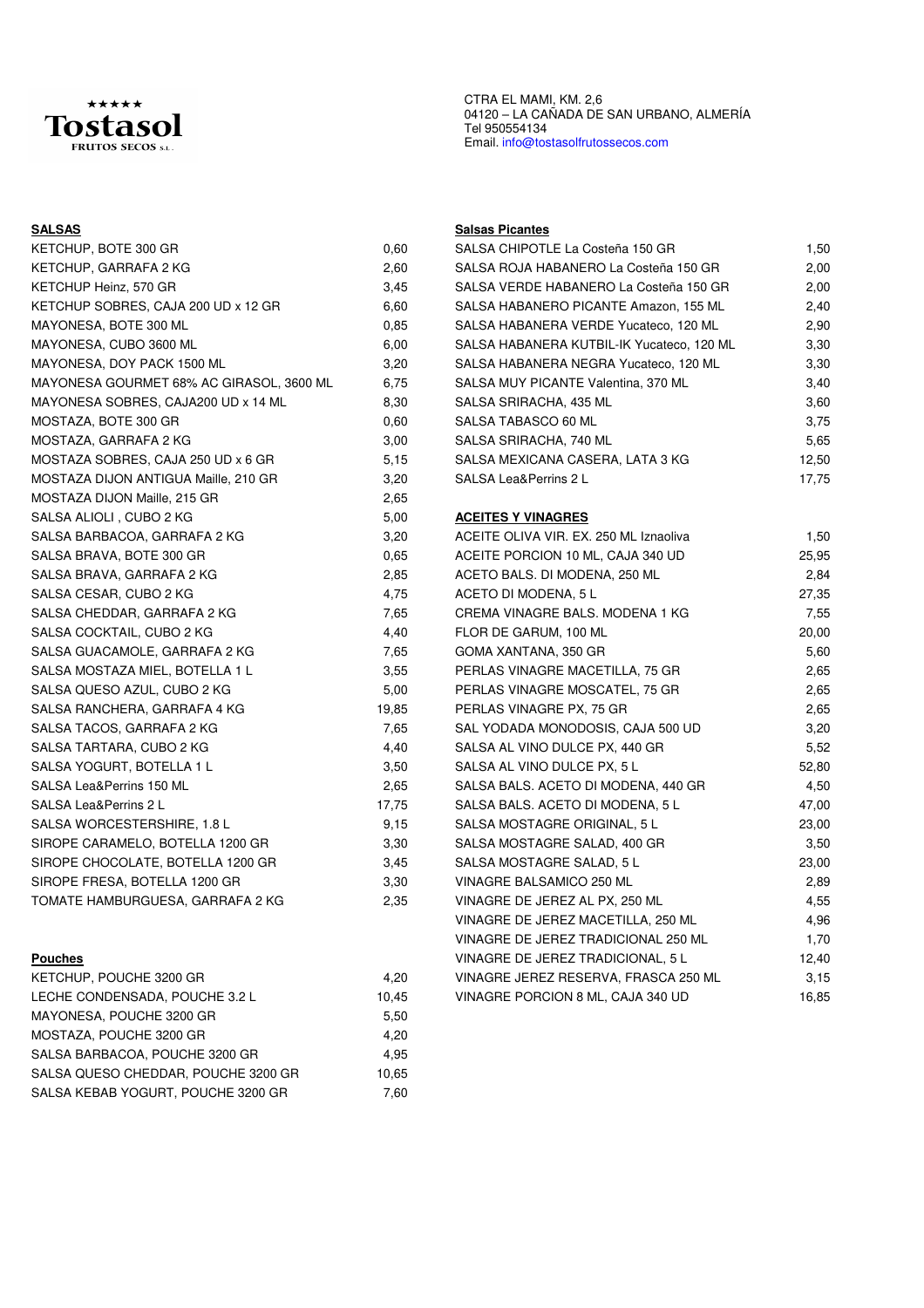

# Tel 950554134 Email. info@tostasolfrutossecos.com

CTRA EL MAMI, KM. 2,6

04120 – LA CAÑADA DE SAN URBANO, ALMERÍA

| <b>ESPECIAS</b>                     |       | <b>ESPECIAS</b>  |
|-------------------------------------|-------|------------------|
| AJI ARGENTINO, 700 GR               | 8,25  | PEREJIL H        |
| AJO GRANULADO, 900 GR               | 8,30  | <b>PIMENTON</b>  |
| AJO MOLIDO, 700 GR                  | 6,00  | <b>PIMENTON</b>  |
| AJONJOLI BLANCO, 800 GR             | 5,45  | <b>PIMENTON</b>  |
| AJONJOLI DORADO, 900 GR             | 6,00  | <b>PIMENTON</b>  |
| AJONJOLI NEGRO, 900 GR              | 7,75  | <b>PIMENTON</b>  |
| ALBAHACA 250 GR                     | 2,40  | PIMIENTA I       |
| ALBAHACA HOJA, 200 GR               | 2,25  | <b>PIMIENTA</b>  |
| AMAPOLA SEMILLAS, 900 GR            | 8,95  | PIMIENTA I       |
| AZAFRAN HEBRA, CAJA 2 GR            | 5,95  | PIMIENTA I       |
| AZUCAR VAINILLADO, 500 GR           | 1,95  | PIMIENTA '       |
| CALDO CARNE, 1 KG                   | 5,30  | <b>PIMIENTOS</b> |
| CALDO PESCADO, 1 KG                 | 5,30  | ROMERO H         |
| CALDO POLLO, 1 KG                   | 5,30  | <b>TOMATE S</b>  |
| CALDO VERDURAS, 1 KG                | 5,30  | <b>TOMILLO F</b> |
| CANELA MOLIDA, 700 GR               | 5,90  |                  |
| CANELA RAMA CEYLAN, 250 GR          | 9,95  |                  |
| CEBOLLA FRITA, 500 GR               | 4,50  | <b>Botánicos</b> |
| CEBOLLA GRANULADA, 300 GR           | 5,40  | ANIS ESTR        |
| CILANTRO GRANO, 400 GR              | 3,15  | CANELA R         |
| CLAVO GRANO 265 GR                  | 7,20  | CARDAMO          |
| COLORANTE ESPECIAL, 910 GR          | 4,75  | <b>ENEBRO B</b>  |
| COMINO GRANO, 700 GR                | 5,30  | FLOR DE H        |
| COMINO MOLIDO, 700 GR               | 4,20  | <b>LIMON EN</b>  |
| CURCUMA MOLIDA, 750 GR              | 4,80  | NARANJA I        |
| CURRY, 900 GR                       | 5,70  | PIMIENTA,        |
| ENELDO, 280 GR                      | 4,90  | <b>PIMIENTA</b>  |
| ESPECIAS BARBACOA, 1000 GR          | 7,70  | ROSA EN F        |
| ESPECIAS CAJUN, 900 GR              | 11,50 |                  |
| ESPECIAS CHIMICHURRI, 500 GR        | 5,95  |                  |
| ESPECIAS PINCHOS AMARILLOS, 1200 GR | 7,65  |                  |
| ESPECIAS PINCHOS ROJOS, 900 GR      | 5,90  |                  |
| ESPECIAS RAS EL HANOUT, 900 GR      | 4,80  |                  |
| ESTRAGON HOJA, 120 GR               | 7,00  |                  |
| FINAS HIERBAS, 200 GR               | 4,20  |                  |
| GUINDILLA MOLIDA, 700 GR            | 4,95  |                  |
| GUINDILLA OJO PAJARO, 300 GR        | 5,80  |                  |
| GUINDILLA RAMA, 200 GR              | 3,95  |                  |
| HIERBAS PROVENZALES, 300 GR         | 3,80  |                  |
| HINOJO GRANO, 500 GR                | 5,30  |                  |
| JENGIBRE MOLIDO, 350 GR             | 4,50  |                  |
| LAUREL HOJA, 80 GR                  | 2,60  |                  |
| LAUREL HOJA, BOLSA 1 KG             | 11,00 |                  |
| MATALAUVA, 600 GR                   | 5,90  |                  |
| NUEZ MOSCADA MOLIDA, 800 GR         | 15,60 |                  |
| ÑORAS PRIMERA, 100 GR               | 3,20  |                  |
| NORAS PRIMERA, BOLSA 1 KG           | 13,85 |                  |
| NORAS, EXPOSITOR 10 B x 2 UD        | 4,00  |                  |
| OREGANO HOJA, 150 GR                | 2,60  |                  |
| OREGANO HOJA, BOLSA 1 KG            | 12,90 |                  |

| AJI ARGENTINO, 700 GR     | 8,25 | PEREJIL HOJA, 125 GR                | 3,35  |
|---------------------------|------|-------------------------------------|-------|
| AJO GRANULADO, 900 GR     | 8,30 | PIMENTON DULCE AHUMADO, 800 GR      | 7,60  |
| AJO MOLIDO, 700 GR        | 6.00 | PIMENTON DULCE, 800 GR              | 5,85  |
| AJONJOLI BLANCO, 800 GR   | 5,45 | PIMENTON PICANTE, 800 GR            | 5,95  |
| AJONJOLI DORADO, 900 GR   | 6.00 | PIMENTON DULCE DE LA VERA, 500 GR   | 8,00  |
| AJONJOLI NEGRO, 900 GR    | 7,75 | PIMENTON PICANTE DE LA VERA, 500 GR | 8,00  |
| ALBAHACA 250 GR           | 2,40 | PIMIENTA BLANCA GRANO, 400 GR       | 8,65  |
| ALBAHACA HOJA, 200 GR     | 2,25 | PIMIENTA BLANCA MOLIDA, 400 GR      | 8,95  |
| AMAPOLA SEMILLAS, 900 GR  | 8,95 | PIMIENTA NEGRA GRANO, 700 GR        | 7,95  |
| AZAFRAN HEBRA, CAJA 2 GR  | 5,95 | PIMIENTA NEGRA MOLIDA, 800 GR       | 9,25  |
| AZUCAR VAINILLADO, 500 GR | 1,95 | PIMIENTA VERDE SALMUERA, 850 GR     | 9,70  |
| CALDO CARNE, 1 KG         | 5,30 | PIMIENTOS CHORICEROS, BOLSA 1 KG    | 14,50 |
| CALDO PESCADO, 1 KG       | 5,30 | ROMERO HOJA, 400 GR                 | 3,85  |
| CALDO POLLO, 1 KG         | 5,30 | TOMATE SECO, BOLSA 1 KG             | 13,50 |
| CALDO VERDURAS, 1 KG      | 5,30 | TOMILLO RAMA, 350 GR                | 3,65  |
|                           |      |                                     |       |

### Botánicos

| 5,40 |                                       | 3,20                              |
|------|---------------------------------------|-----------------------------------|
| 3,15 | CANELA RAMA CASSIA Botanicos, 300 GR  | 5,10                              |
| 7,20 | CARDAMOMO GRANO Botanicos, 200 GR     | 13.00                             |
| 4,75 | ENEBRO BAYA Botanicos, 250 GR         | 3.15                              |
| 5,30 | FLOR DE HIBISCO Botanicos, 100 GR     | 2.10                              |
| 4.20 | LIMON EN TIRAS Botanicos, 100 GR      | 4.50                              |
| 4.80 | NARANJA EN TIRAS Botanicos, 120 GR    | 5,20                              |
| 5,70 | PIMIENTA JAMAICA Botanicos, 275 GR    | 4.10                              |
| 4,90 | PIMIENTA ROSA GRANO Botanicos, 150 GR | 5.70                              |
| 7,70 | ROSA EN PETALOS Botanicos, 45 GR      | 2.10                              |
|      |                                       | ANIS ESTRELLADO Botanicos, 185 GR |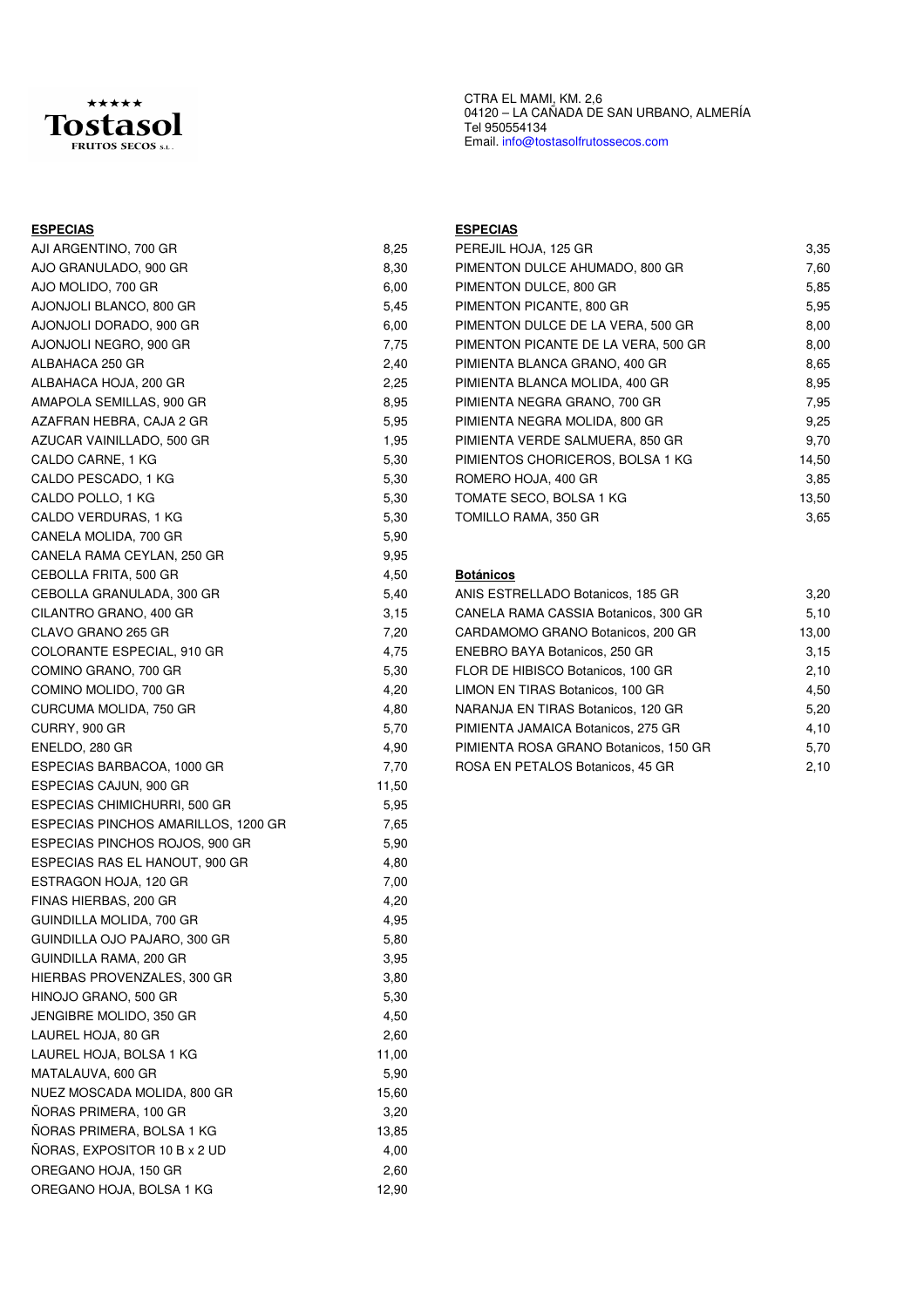

# **PRODUCTOS ÉTNICOS**

| ACEITE SESAMO 100%, 500 ML             | 7,95  | COND          |
|----------------------------------------|-------|---------------|
| ACEITE SESAMO Lkk, 1.89 L              | 19,40 | <b>CREM</b>   |
| ALGA NORI SUSHI (50 HOJAS), 140 GR     | 9,90  | CHILE         |
| CONCENTRADO DE TAMARINDO, 454 GR       | 4,45  | <b>CHILE</b>  |
| CONDIMENTO LIQUIDO Maggi, 960 ML       | 14,25 | <b>FRIJO</b>  |
| CREMA CACAHUETE, 850 GR                | 6,95  | <b>FRIJO</b>  |
| FIDEOS DE SOJA VERMICELLI, 500 GR      | 3,25  | <b>HUITL</b>  |
| GLUTAMATO MONOSODICO, 454 GR Ajinomoto | 3,85  | JALAP         |
| HARINA DE ARROZ, 400 GR                | 1,85  | <b>JALAP</b>  |
| HARINA DE TEMPURA JAPONESA, 700 GR     | 3.95  | TAJIN         |
| HOJA BAMBU FRESCO, 100 UD              | 4,95  | <b>TORTI</b>  |
| LECHE DE COCO Aroy-D, BRICK 1L         | 4,25  | TORTI         |
| LECHE DE COCO Aroy-D, LATA 400 ML      | 2,45  | TORTI         |
| MIRIN JAPONES, 1,8 L                   | 14,65 | TORTI         |
| PAN RALLADO "PANKO" JAPONES 1 KG       | 7,75  | <b>TOTOI</b>  |
| PASTA AJI AMARILLO, 212 GR             | 3,40  |               |
| PASTA CURRY AMARILLO CHILI, 400 GR     | 4,55  |               |
| PASTA CURRY ROJO CHILI, 400 GR         | 4,55  |               |
| PASTA CURRY VERDE CHILI, 400 GR        | 4,55  | <u>Trufas</u> |
| SAKE JAPONES, 720 ML                   | 12,10 | ACEIT         |
| SALSA AGRIDULCE, 850 GR                | 3.90  | <b>ACEIT</b>  |
| SALSA DE PESCADO, 700 ML               | 2,55  | <b>SALSA</b>  |
| SALSA HOISIN Lkk, LATA 2.27 KG         | 10,95 | <b>SALSA</b>  |
| SALSA KIMCHI, 1 L                      | 10,55 | <b>TRUFA</b>  |
| SALSA OSTRAS Maekrua, 4500 ML          | 36,95 |               |
| SALSA OSTRAS Maekrua, 600 ML           | 5,50  |               |
| SALSA PONZU Kikkoman, 1 L              | 10,95 |               |
| SALSA SAMBAL OELEK, 725 GR             | 3,90  |               |
| SALSA SOJA Jiajiashan, 1 L             | 4,50  |               |
| SALSA SOJA Kikkoman, 1 L               | 7,10  |               |
| SALSA SOJA Kikkoman, 20 L              | 89,90 |               |
| SALSA SOJA Kikkoman, 6 L               | 35,00 |               |
| SALSA SOJA Kim Ve Wong 1 L             | 6,40  |               |
| SALSA SOJA SIN GLUTEN Kikkoman, 1 L    | 9,65  |               |
| SALSA SOJA SIN GLUTEN Kikkoman, 20 L   | 98,95 |               |
| SALSA SOJA, 18 L                       | 70,11 |               |
| SALSA TERIYAKI, 1.8 L                  | 14,20 |               |
| SALSA WORCESTERSHIRE, 1.8 L            | 9,15  |               |
| SESAMO TOSTADO AL WASABI, 100 GR       | 4,50  |               |
| SHICHIMI TOGARASHI, 300 GR             | 5,75  |               |
| SOJA TEXTURIZADA, 1 KG                 | 5,10  |               |
| SWEET CHILI SAUCE, 6100 GR             | 19,60 |               |
| SWEET CHILI SAUCE, 860 GR              | 3,90  |               |
| TALLARINES DE ARROZ, 400 GR            | 2,20  |               |
| TALLARINES UDON, 800 GR                | 5,80  |               |
| TANDORI MASALA, 400 GR                 | 5,25  |               |
| VINAGRE DE ARROZ, 600 ML               | 2,70  |               |
| WASABI EN PASTA, 43 GR                 | 1,95  |               |
| WASABI EN POLVO, 1 KG                  | 15,60 |               |

CTRA EL MAMI, KM. 2,6 04120 – LA CAÑADA DE SAN URBANO, ALMERÍA Tel 950554134 Email. info@tostasolfrutossecos.com

### **Productos Asiáticos Productos Tex-Mex**

| ACEITE SESAMO 100%, 500 ML             | 7,95  | CONDIMENTO ACHIOTE La Anita, 1 kg        | 8,10  |
|----------------------------------------|-------|------------------------------------------|-------|
| ACEITE SESAMO Lkk, 1.89 L              | 19,40 | CREMA CACAHUETE, 850 GR                  | 6,70  |
| ALGA NORI SUSHI (50 HOJAS), 140 GR     | 9.90  | CHILE CHIPOTLES EN ADOBO, 220 GR         | 2,25  |
| CONCENTRADO DE TAMARINDO, 454 GR       | 4,45  | CHILE SECO GUAJILLO La Pasiega, 250 GR   | 7,10  |
| CONDIMENTO LIQUIDO Maggi, 960 ML       | 14,25 | FRIJOLES NEGROS, LATA 3 KG               | 9,85  |
| CREMA CACAHUETE, 850 GR                | 6,95  | FRIJOLES NEGROS, LATA 560 GR             | 2,40  |
| FIDEOS DE SOJA VERMICELLI, 500 GR      | 3,25  | HUITLACOCHE La Costeña, 380 GR           | 11,35 |
| GLUTAMATO MONOSODICO, 454 GR Ajinomoto | 3,85  | JALAPEÑOS NACHOS La Costeña LATA 2.8 KG  | 8.70  |
| HARINA DE ARROZ, 400 GR                | 1,85  | JALAPEÑOS NACHOS La Costeña, LATA 220 GR | 1,60  |
| HARINA DE TEMPURA JAPONESA, 700 GR     | 3,95  | TAJIN POLVO, 142 GR                      | 2,70  |
| HOJA BAMBU FRESCO, 100 UD              | 4,95  | TORTILLA MAIZ BLANCO 15 CM, 12/20        | 54,95 |
| LECHE DE COCO Aroy-D, BRICK 1L         | 4,25  | TORTILLA TRIGO 15 CM x 10 UD             | 1,20  |
| LECHE DE COCO Aroy-D, LATA 400 ML      | 2,45  | TORTILLA TRIGO 20 CM x 20 UD             | 3,35  |
| MIRIN JAPONES, 1,8 L                   | 14,65 | TORTILLA TRIGO 25 CM x 18 UD             | 3,85  |
| PAN RALLADO "PANKO" JAPONES 1 KG       | 7,75  | TOTOPOS La Costeña, BOLSA 450 GR         | 2,40  |
|                                        |       |                                          |       |

| SAKE JAPONES, 720 ML           | 12.10 | ACEITE TRUFA BLANCA, 250ML     | 9.50  |
|--------------------------------|-------|--------------------------------|-------|
| SALSA AGRIDULCE. 850 GR        | 3.90  | ACEITE TRUFA NEGRA. 250ML      | 9.50  |
| SALSA DE PESCADO. 700 ML       | 2.55  | SALSA TARTUFATA BLANCA. 580 GR | 17.00 |
| SALSA HOISIN Lkk. LATA 2.27 KG | 10.95 | SALSA TARTUFATA NEGRA, 580 GR  | 15.10 |
| SALSA KIMCHI. 1 L              | 10.55 | TRUFA EXTRA, 10 GR             | 3,65  |
|                                |       |                                |       |